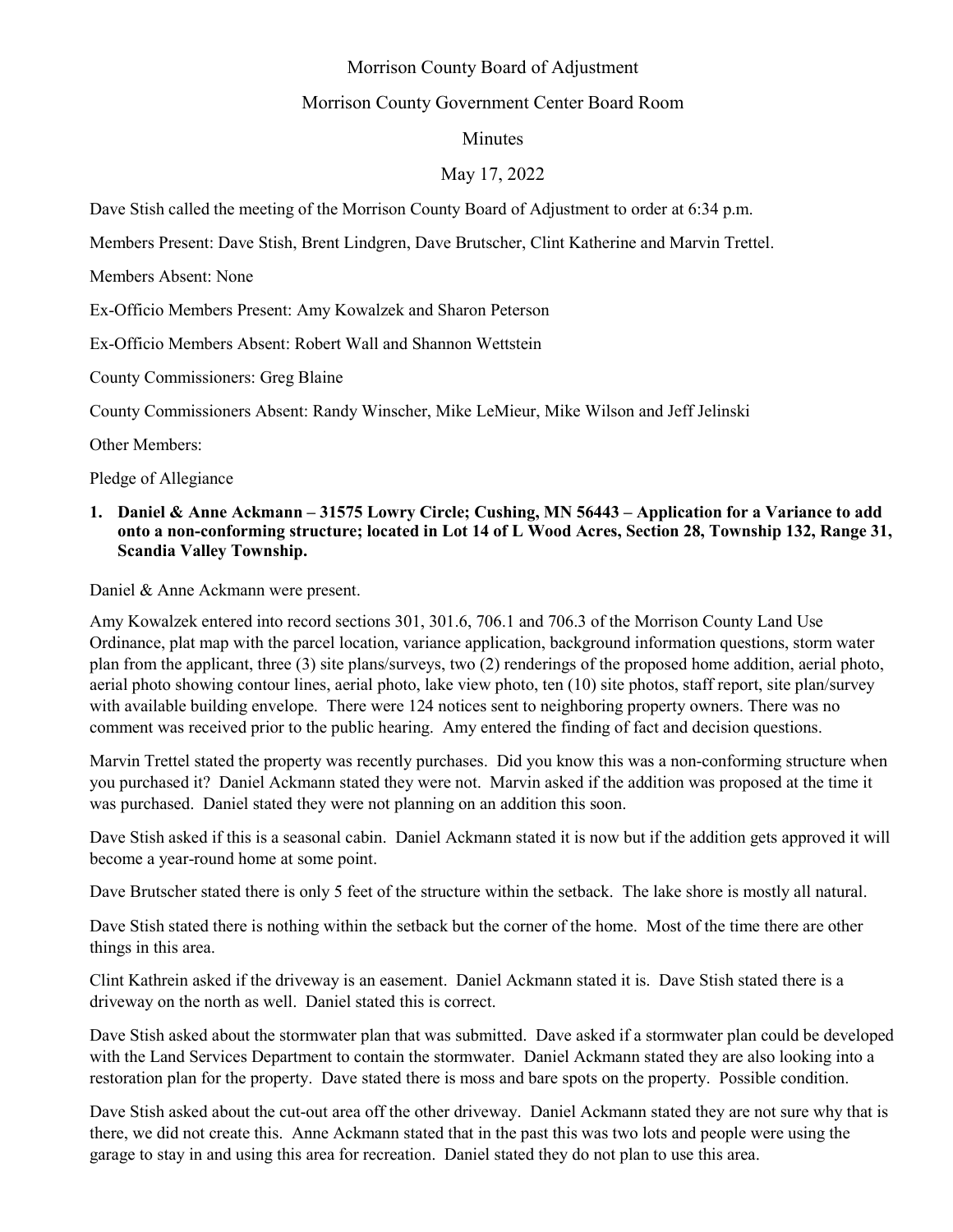Audience Comment: None

Dave Stish stated Dave Stish, Marvin Trettel, Brent Lindgren, Clint Kathrein and Sharon Peterson viewed the property on May 13, 2022. Dave Brutscher viewed the property on May 17, 2022.

The voting sheets were polled.

A motion was made by Clint Kathrein to approve the Variance request with one condition. The motion was seconded by Dave Stish. The vote was all in favor.

# **2. Roger & Terra Pohlkamp – 31808 18th Ave; Cushing, MN 56443 – Application for a Variance to rebuild and add onto a non-conforming structure; located in pt of Gov Lots 1 & 2, Section 30, Township 132, Range 31, Scandia Valley Township.**

Roger & Terra Pohlkamp were present.

Amy Kowalzek entered into record sections 301, 301.6, 706.1 and 706.3 of the Morrison County Land Use Ordinance, plat map with the parcel location, variance application, background information questions, site plan, site survey, rendering of the proposed structure, two (2) aerial photos, lake view photo, seven (7) site photos, staff report, approval of 2017 variance with findings of facts, aerial photo showing setback lines, letter from Scandia Valley Township and impervious surface calculation sheet. There were 117 notices sent to neighboring property owners. There was one comment received prior to the public hearing. Amy entered the finding of fact and decision questions.

Dave Stish asked to clarify that the survey was for the neighbor's property. Terra Pohlkmap stated this is what the surveyor gave me. Dave stated that looking at Beacon if you move the home back 10' then you will encroach on the neighbor's property. Roger Pohlkamp stated that is not correct. Terra stated she has walked the property line with the neighbor, and we will not encroach on the neighbor's property. Roger stated the cabin is about 30 feet from the back line now. Amy Kowalzek stated Beacon cannot be used to identify property lines.

Marvin Trettel stated that the shore impact zone (first 50 from the lake) is the most sensitive. The cabin is 43' from the lake now.

Amy Kowalzek stated that the west property line will be a side yard setback of 10'.

Amy Kowalzek stated that an applicant can replace what they had were they had it. Can change the roof pitch but cannot gain any livable space.

Dave Brutscher stated we should proceed with the application as presented.

Marvin Trettel stated he is particular about impervious surface. Would like to see the patio removed to improve the impervious surface. Also complete a stormwater plan with the Shoreland Specialist.

Audience Comment: None

Dave Stish stated Dave Stish, Marvin Trettel, Brent Lindgren, Clint Kathrein and Sharon Peterson viewed the property on May 13, 2022. Dave Brutscher viewed the property on May 17, 2022.

Proposed conditions were discussed.

The voting sheets were polled.

A motion was made by Clint Kathrein to approve the Variance request with four conditions. The motion was seconded by Dave Stish. The vote was three in favor and Dave Brutscher opposed.

The public hearing was closed at 8:38 p.m.

A motion was made by Marvin Trettel to approve the April 26, 2022 minutes. The motion was seconded by Dave Stish. The vote was all in favor.

Correspondence - None